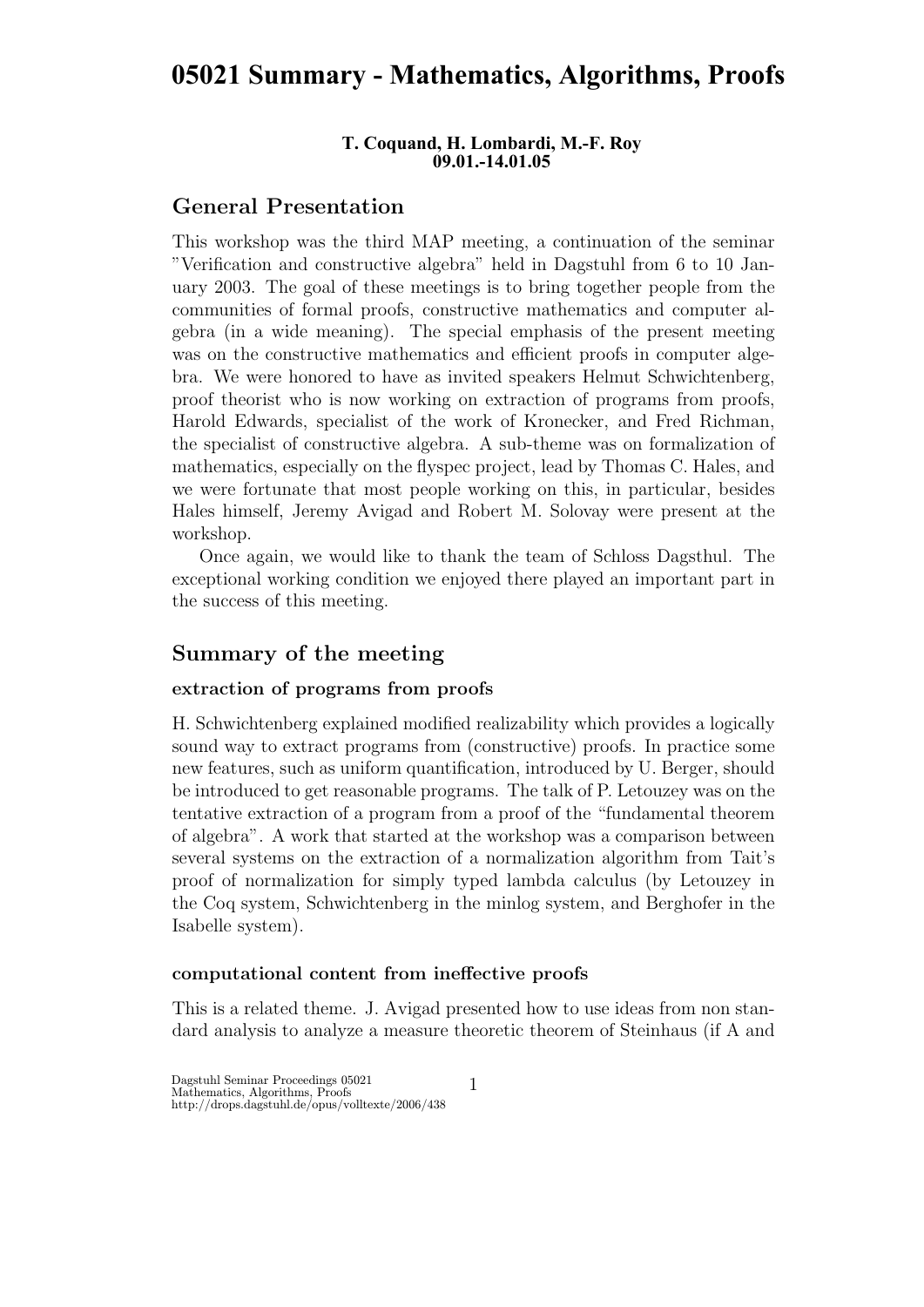B are sets of reals with positive Lebesgue measure, then the sum set  $A + B$ includes an interval). There were several talks connected to the general program of U. Kohlenbach of extracting computation information (and even new proofs) by a combination of Dialectica interpretation and Howard's monotone functionals. It is interesting to compare this approach to modified realizability as presented by H. Schwichtenberg and P. Oliva presented a survey of different form of functional interpretation in an elegant parametrised form. L. Leustean gave concrete applications of Kohlenbach's method in analysis. P. Gerhardy presented a generalization of the majoration relation (used in the definition of monotone functionals) motivated by concrete examples in analysis.

#### Flyspec

The goal of the Flyspec project is to formalize completely, using interactive proof systems, the proof by T. Hales of the Kepler conjecture. This is a large enterprise. T. Hales himself presented a formalized proof of Jordan curve theorem, done in the system HOL light. T. Nipkow and S. Obua presented some parts of the verification for the Kepler conjecture in the system Isabelle. It is interesting that S. Obua found convenient for this to use the concept of lattice-ordered rings. R. Zumkeller's presentation was about inequalities between reals in the Coq system, also motivated by the verification of T. Hales' proof of the Kepler conjecture.

## Computer algebra

P. Paule and C. Schneider presented some elegant applications of the use of computer algebra systems in proving mathematical theorems. There is a "feedback process": experiments on mathematical problems suggest, not only possible proofs, but also new conjectures.

V. Weispfenning described algorithms for the study of univariate p-adic constraints, implemented in the system REDUCE. A. Mahboubi's talk was about Cylindrical Algebraic Decomposition, and its possible representation in the proof system system Coq.

The talks by J. Rubio, D. Duval, C. Dominguez and F. Sergeraert were more general in nature and about the problem of representation of algorithms in computer algebra and their correctness proofs. V. Prevesto showed how this is handled in the focal system.